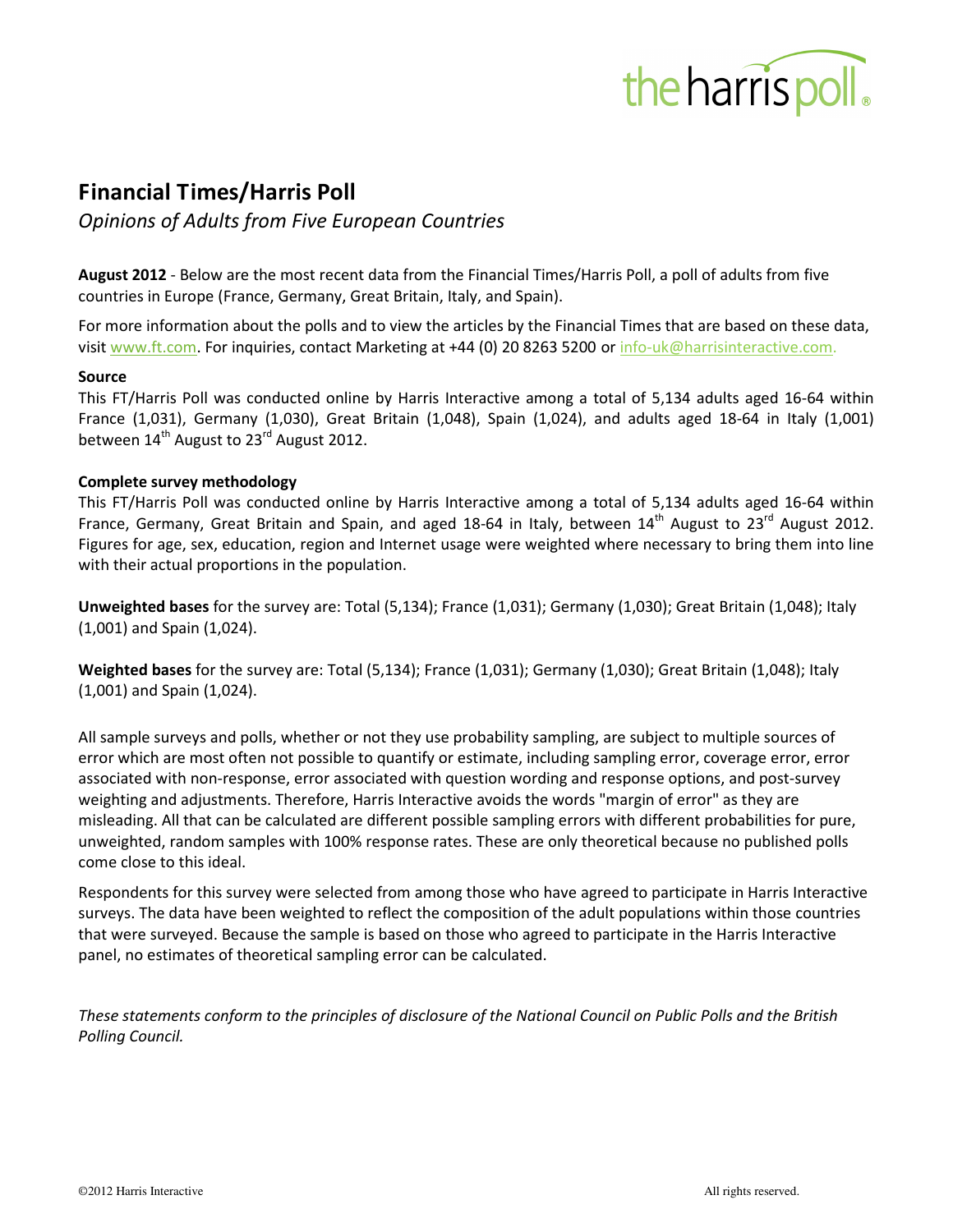

### **TABLE 1 GREEK EXIT**

"As it currently stands, do you believe that Greece should remain a member of the eurozone?"

Base: All EU adults in five countries

|                 | Great<br><b>Britain</b> | France | Italy | Spain | Germany |
|-----------------|-------------------------|--------|-------|-------|---------|
|                 | %                       | %      | %     | %     | %       |
| Unweighted base | 1048                    | 1031   | 1001  | 1024  | 1030    |
|                 |                         |        |       |       |         |
| Yes             | 24%                     | 39%    | 59%   | 45%   | 27%     |
| <b>No</b>       | 33%                     | 32%    | 21%   | 27%   | 54%     |
| Not sure        | 43%                     | 29%    | 20%   | 28%   | 19%     |

Note: Percentages may not add up to 100% due to rounding

The Spaniards and Italians – and to a lesser extent, the French – are significantly more likely to believe that Greece should remain a member of the eurozone than their British and German counterparts. The Italians are the most supportive (59% believe Greece should remain a member), whist the Germans are the less sympathetic (54% believe it should not).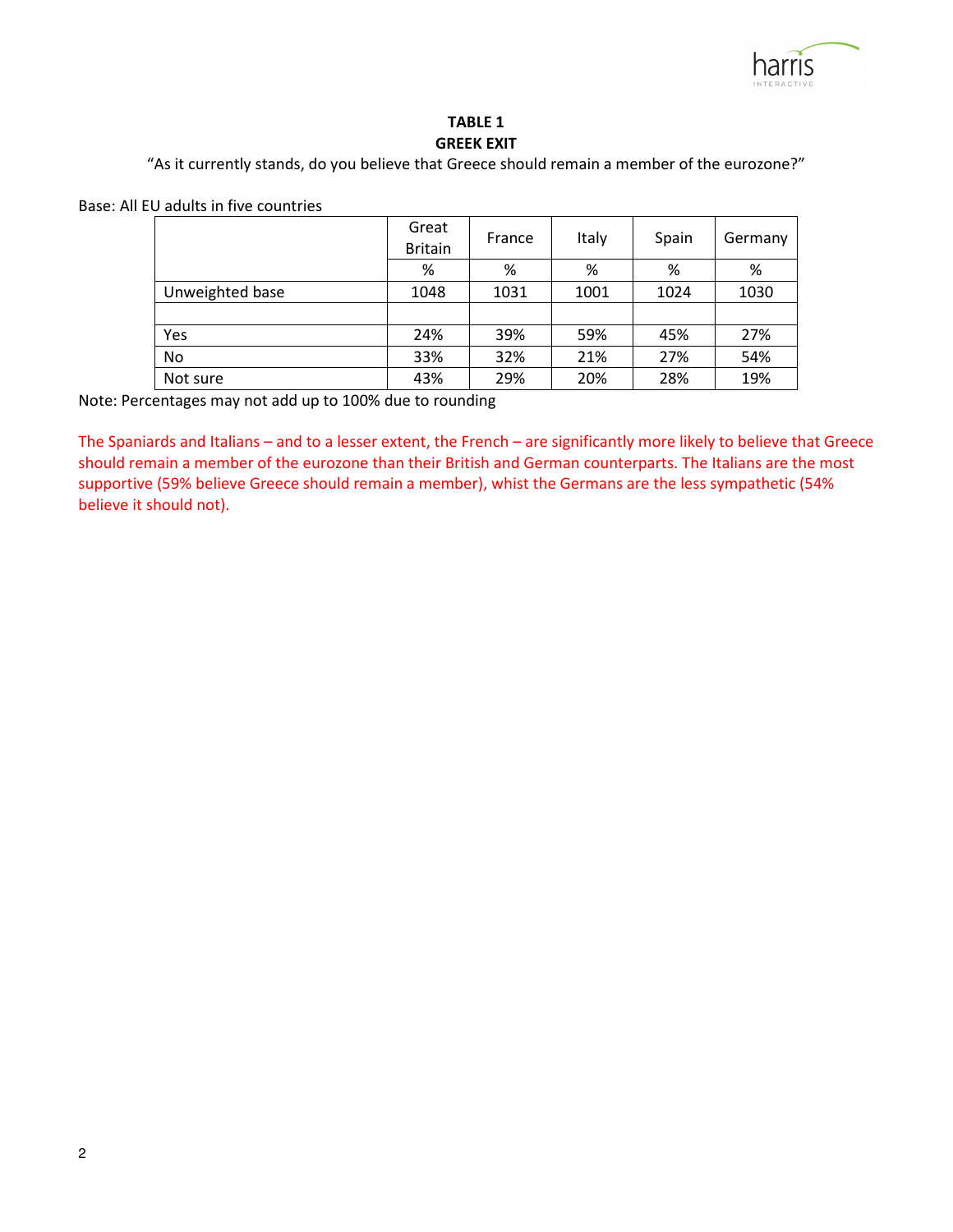

### **TABLE 2 HELP TO GREECE**

"Some argue that other eurozone members should do more to help Greece remain in the eurozone. To what extent do you agree or disagree with this view?"

Base: All EU adults in five countries

|                            | Great<br><b>Britain</b> | France | <b>Italy</b> | Spain | Germany |
|----------------------------|-------------------------|--------|--------------|-------|---------|
|                            | %                       | %      | %            | %     | %       |
| Unweighted base            | 1048                    | 1031   | 1001         | 1024  | 1030    |
|                            |                         |        |              |       |         |
| Agree (NET)                | 21%                     | 25%    | 43%          | 46%   | 26%     |
| Strongly agree             | 6%                      | 5%     | 11%          | 20%   | 7%      |
| Somewhat agree             | 15%                     | 20%    | 32%          | 26%   | 18%     |
| Neither agree nor disagree | 42%                     | 33%    | 30%          | 30%   | 28%     |
| Disagree (NET)             | 37%                     | 43%    | 27%          | 24%   | 47%     |
| Somewhat disagree          | 24%                     | 25%    | 17%          | 12%   | 22%     |
| Strongly disagree          | 13%                     | 18%    | 10%          | 11%   | 25%     |

Note: Percentages may not add up to 100% due to rounding

Again, the Spaniards and Italians agree to a greater extent that more should be done to help Greece remain in the eurozone (46% and 43% agree respectively). In comparison, the Germans, French and Britons are significantly more inclined to disagree. As much as 47% of Germans disagree that more should be done to help.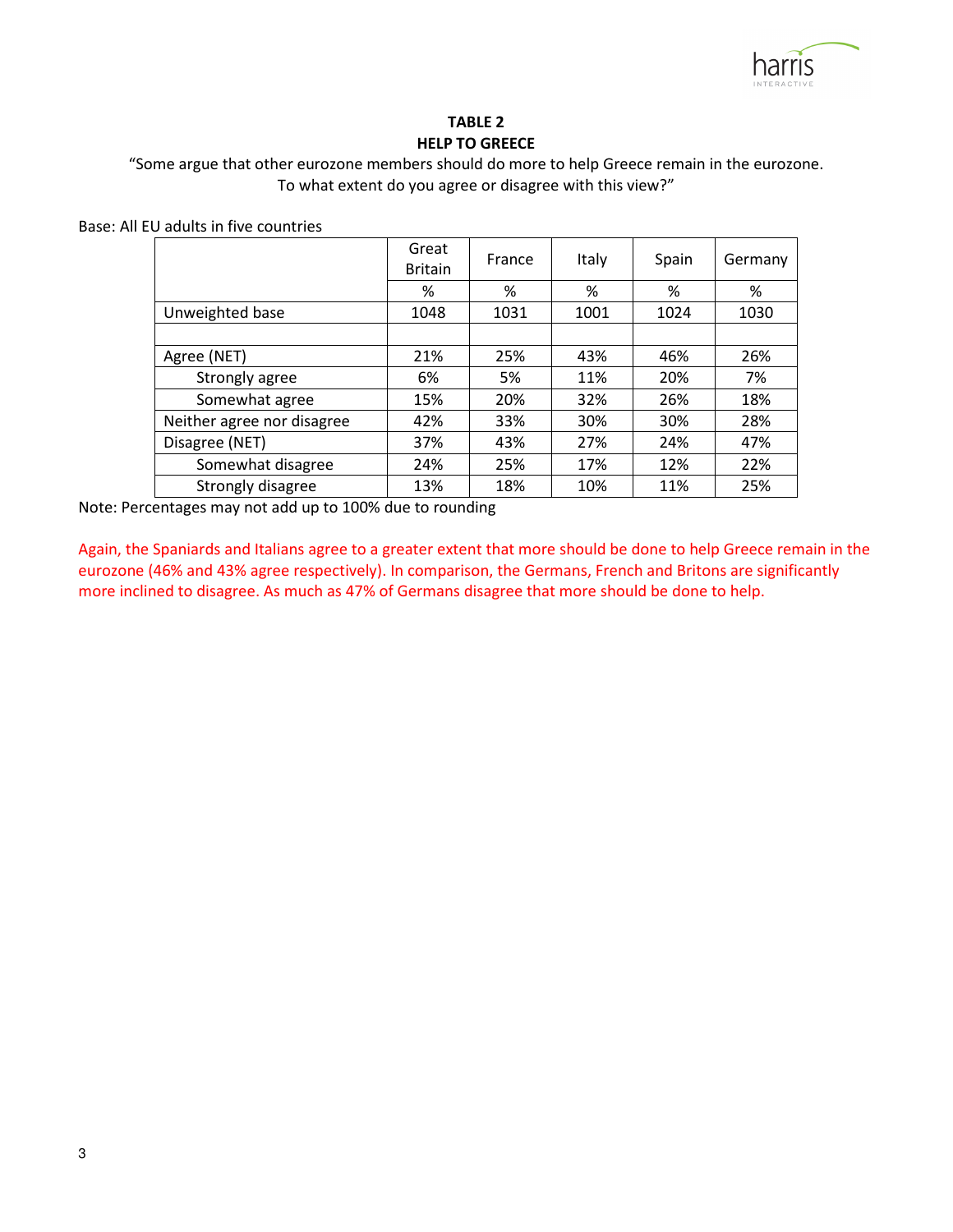

## **TABLE 3 CONFIDENCE IN EUROPE'S AND GREECE'S ABILITY TO OVERCOME THE DEBT CRISIS**

"How confident are you, if at all, that…?"

### Greece will ever repay its bailout loans.

Base: All EU adults in five countries

|                                | Great<br><b>Britain</b> | France | Italy | Spain | Germany |
|--------------------------------|-------------------------|--------|-------|-------|---------|
|                                | %                       | %      | %     | %     | %       |
| Unweighted base                | 1048                    | 1031   | 1001  | 1024  | 1030    |
|                                |                         |        |       |       |         |
| At least somewhat confident    |                         |        |       |       |         |
| (NET)                          | 33%                     | 36%    | 77%   | 57%   | 26%     |
| Very/Extremely confident (NET) | 5%                      | 1%     | 4%    | 4%    | 3%      |
| <b>Extremely confident</b>     | 2%                      | 0      | 1%    | 1%    | 0       |
| Very confident                 | 3%                      | 1%     | 3%    | 3%    | 2%      |
| Confident                      | 10%                     | 12%    | 19%   | 21%   | 9%      |
| Somewhat confident             | 18%                     | 22%    | 54%   | 32%   | 15%     |
| Not at all confident           | 67%                     | 64%    | 23%   | 43%   | 74%     |

Note: Percentages may not add up to 100% due to rounding

5% or less of Europeans in the countries surveyed strongly believe that Greece will ever repay its bailout loans. The vast majority of Germans, Britons and French are not at all confident that it will ever be repaid. Although a majority of Italians and Spaniards believe that it will be repaid, only 4% go as far as saying that they are very/extremely confident about it.

Greece will reform its economy to ensure that it does not need EU financial support in the future.

Base: All EU adults in five countries

|                                | Great<br><b>Britain</b> | France | Italy | Spain | Germany |
|--------------------------------|-------------------------|--------|-------|-------|---------|
|                                | %                       | %      | %     | %     | %       |
| Unweighted base                | 1048                    | 1031   | 1001  | 1024  | 1030    |
|                                |                         |        |       |       |         |
| At least somewhat confident    |                         |        |       |       |         |
| (NET)                          | 44%                     | 50%    | 88%   | 70%   | 51%     |
| Very/Extremely confident (NET) | 5%                      | 3%     | 6%    | 6%    | 4%      |
| <b>Extremely confident</b>     | 2%                      | 1%     | 2%    | 1%    | 1%      |
| Very confident                 | 3%                      | 2%     | 4%    | 4%    | 3%      |
| Confident                      | 11%                     | 14%    | 31%   | 28%   | 16%     |
| Somewhat confident             | 28%                     | 34%    | 50%   | 37%   | 31%     |
| Not at all confident           | 56%                     | 50%    | 12%   | 30%   | 49%     |

Note: Percentages may not add up to 100% due to rounding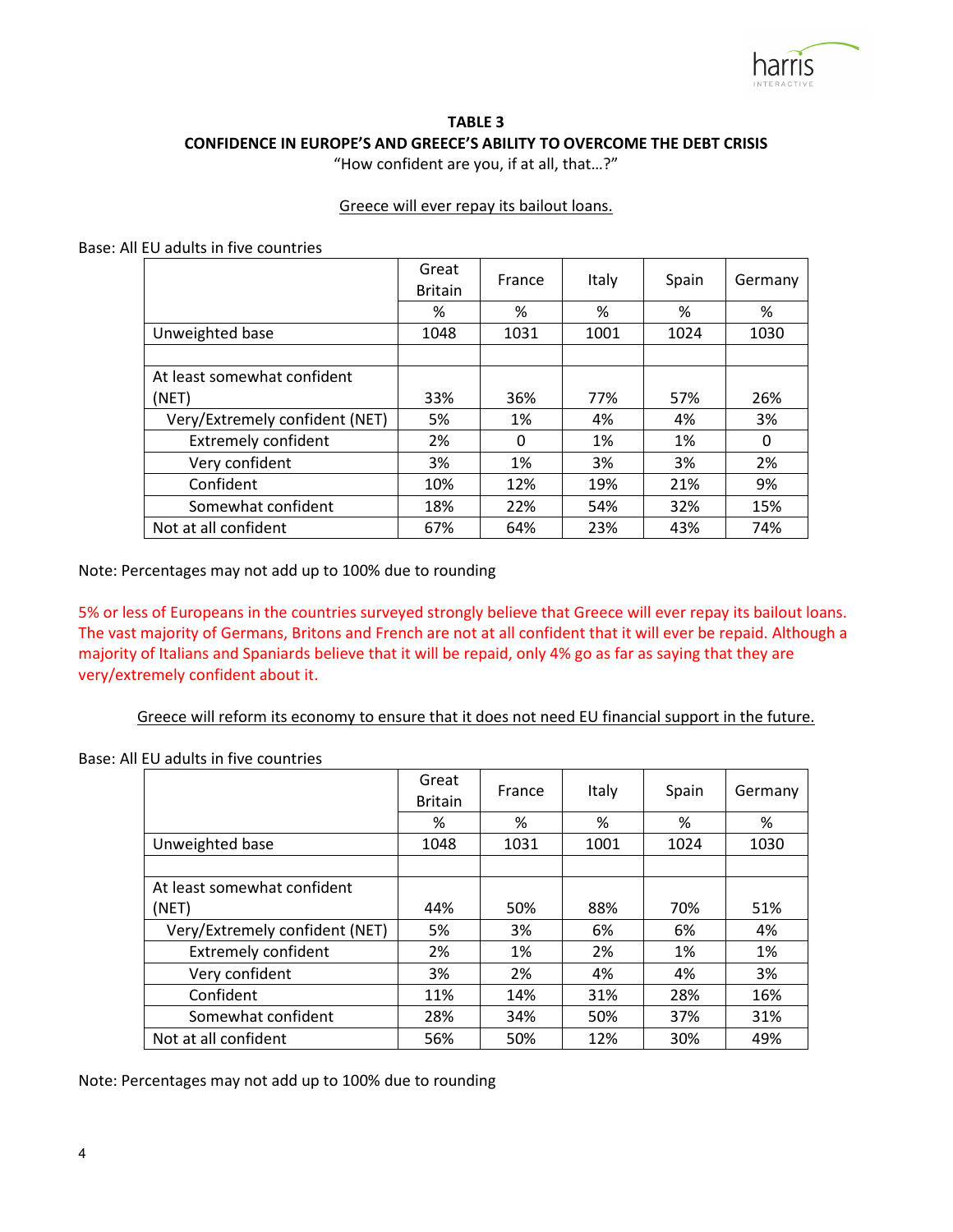The same picture applies to the likelihood that Greece will be able to reform its economy to ensure that it does not need EU financial support in the future. The Britons, French and Germans are by large pessimistic, and although a majority of Italians and Spaniards are at least somewhat confident that Greece will be able to reform, very few strongly believe it.

### Eurozone policy-makers will address the debt crisis in the eurozone.

Base: All EU adults in five countries

|                                | Great<br><b>Britain</b> | France | Italy | Spain | Germany |
|--------------------------------|-------------------------|--------|-------|-------|---------|
|                                | %                       | %      | %     | %     | %       |
| Unweighted base                | 1048                    | 1031   | 1001  | 1024  | 1030    |
|                                |                         |        |       |       |         |
| At least somewhat confident    |                         |        |       |       |         |
| (NET)                          | 56%                     | 69%    | 83%   | 63%   | 70%     |
| Very/Extremely confident (NET) | 7%                      | 4%     | 9%    | 7%    | 10%     |
| <b>Extremely confident</b>     | 2%                      | 1%     | 3%    | 2%    | 2%      |
| Very confident                 | 5%                      | 3%     | 6%    | 5%    | 8%      |
| Confident                      | 15%                     | 25%    | 33%   | 20%   | 24%     |
| Somewhat confident             | 34%                     | 40%    | 42%   | 36%   | 37%     |
| Not at all confident           | 44%                     | 31%    | 17%   | 37%   | 30%     |

Note: Percentages may not add up to 100% due to rounding

The majority of Europeans in the countries surveyed at least some confidence that the eurozone policy-makers will address the debt crisis in the eurozone – the most confident being the Italians (with a mean score of 2.36), and perhaps surprisingly the Germans (with a mean score of 2.17).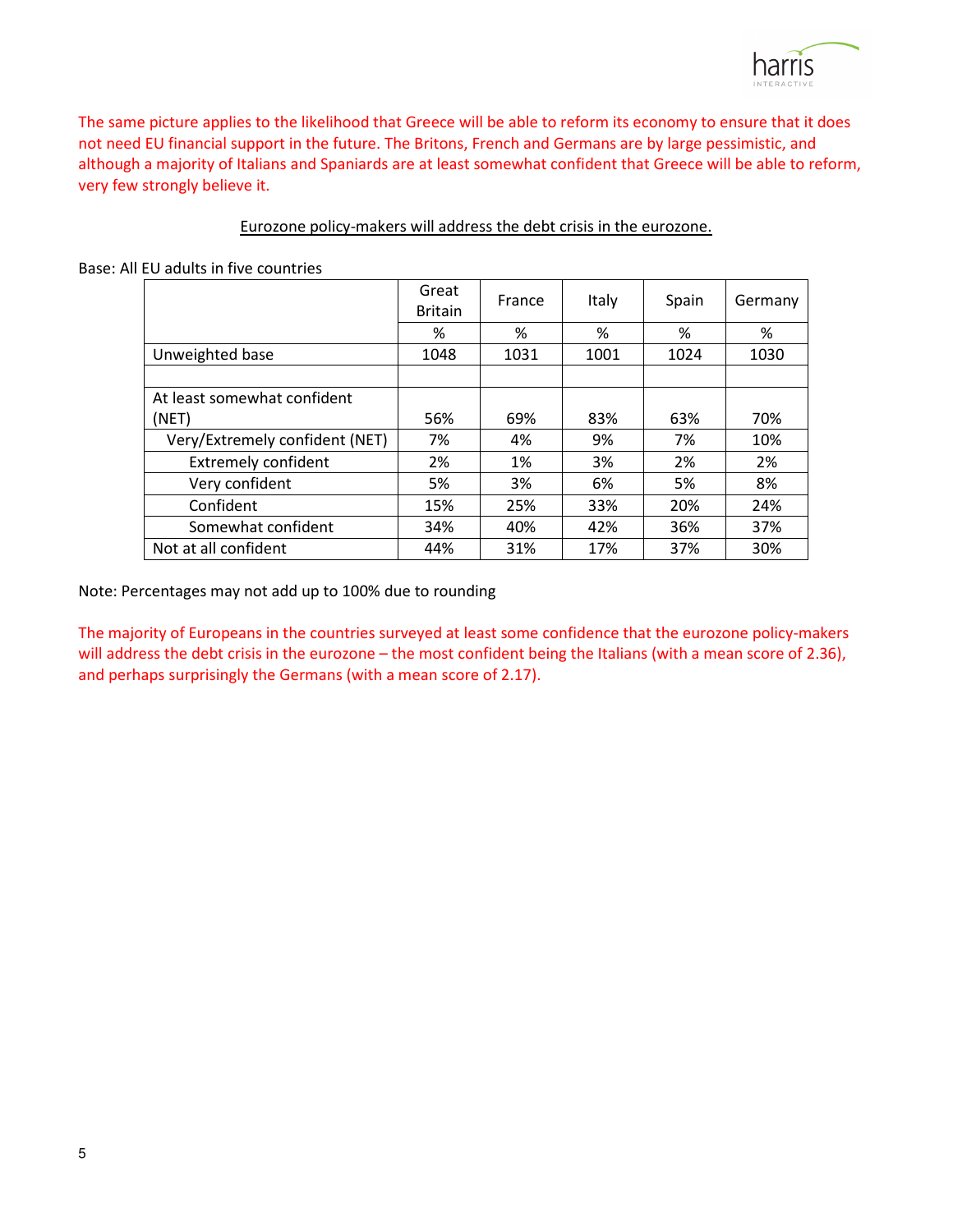

### **TABLE 4 IMPACT OF AUSTERITY MEASURES**

"What impact do you believe austerity measures have on solving the debt crisis in Europe, if any?"

Base: All EU adults in five countries and U.S. adults

|                          | Great<br><b>Britain</b> | France | Italy | Spain | Germany |
|--------------------------|-------------------------|--------|-------|-------|---------|
|                          | %                       | %      | %     | %     | %       |
| Unweighted base          | 1048                    | 1031   | 1001  | 1024  | 1030    |
|                          |                         |        |       |       |         |
| Positive impact (NET)    | 25%                     | 14%    | 17%   | 19%   | 20%     |
| Very positive impact     | 3%                      | 2%     | 1%    | 4%    | 1%      |
| Somewhat positive impact | 21%                     | 12%    | 16%   | 15%   | 18%     |
| No impact                | 26%                     | 11%    | 11%   | 11%   | 12%     |
| Negative impact (NET)    | 29%                     | 61%    | 62%   | 64%   | 58%     |
| Somewhat negative impact | 19%                     | 35%    | 42%   | 24%   | 43%     |
| Very negative impact     | 10%                     | 26%    | 20%   | 40%   | 15%     |
| Not sure                 | 20%                     | 14%    | 10%   | 6%    | 10%     |

Note: Percentages may not add up to 100% due to rounding

The majority of Spaniards, Italians, French and Germans believe that austerity measures have a negative impact on solving the debt crisis in Europe. The Britons are only slightly more likely to believe that they have a negative impact rather than positive one (29% vs. 25%), but are noticeably more unsure about their impact than their other European counterparts.